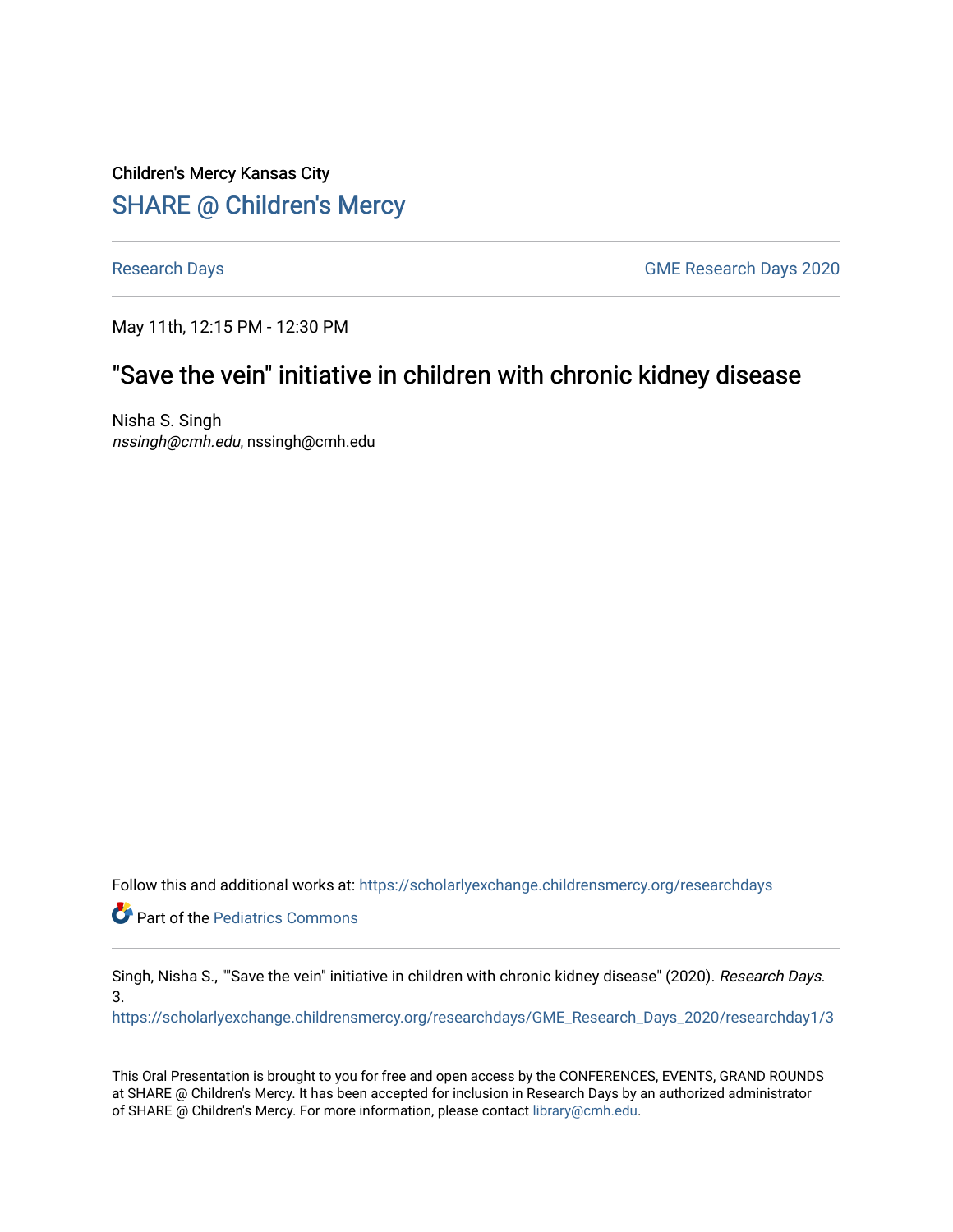## **Quality Improvement Abstract Title**

"**Save the Vein" initiative in children with chronic kidney disease**

**Submitting/Presenting Author (must be a trainee): Nisha S Singh Primary Email Address:** nssingh@cmh.edu ⎕**Resident/Psychology Intern** X⎕**Fellow** 

#### **Primary Mentor (one name only): Dr Bradley Warady, MD Other authors/contributors involved in project:**

Jennifer Spies, BSN, RN,CPN, Gina Gregg, RN,MHA, Amy E. Nau, MSN, MBA, RN, CNN, Renita Trujillo RN, Rivard Doug MD, Marita Thompson MD, Susan Burns MSN,RN,CPN, Moriah Fields RN, BSN, Jolene Palmer BSN, RN,CPN, Charleen Cunningham RN,MSN,CPN, Maria Williams RN,MSN,CPN, Mary Copeland BSN, RN,CPN, Lindsey Dodds MBA, MLS, Kelly Huntington BSN, RN,CPN, Kaylene Wiley BSN, RN,CPN, Kristen Kerwin BSN, RN,CPN, Amanda Porter MS, CCLS, Melanie Weinrich CCLS **IRB Number (if applicable):**

### **Describe role of Submitting/Presenting Trainee in this project (limit 150 words):**

I was a core member of the team, involved in baseline data analysis, formulating the save the vein critical note, education of the medical staff, data collection and analysis of data.

### **Problem Statement/Question:**

An arteriovenous fistula (AVF) in the non-dominant arm is the preferred vascular access for hemodialysis (HD) patients. Unfortunately, prior intravenous line placement in that arm can lead to stenosis and thrombosis of veins, compromising future success with AVF placement. Preservation of veins in children with end-stage renal disease (ESRD) is particularly important due to their young age and potential need for HD over their lifetime. A review of the current practice of peripheral intravenous line (PIV) placement at CMH in dialysis and kidney transplant patients, showed that only 48% of patients overall and only 25% of children < 5 years had a PIV placed in the preferred (dominant) arm.

### **Background/Project Intent (Aim Statement):**

To develop a standard process for PIV placement in the dominant arm for patients with CKD stage 3-5, ESRD and kidney transplant admitted to the Nephrology service

### **Methods (include PDSA cycles):**

The "Save the Vein" quality improvement (QI) initiative was instituted which education of physicians, nurses, phlebotomist/Vascular access team (VAT), operating room/ anesthesia teams and patients/parents regarding the importance of vein preservation and the preferred site of IV placement. Individualized critical notes were placed in the EMR with the preferred arm for PIV placement. Pink restricted extremity arm bands were placed on the non-dominant arm and the VAT team was contacted to place PIV in patients as needed to limit bedside nurse attempts to < 2.